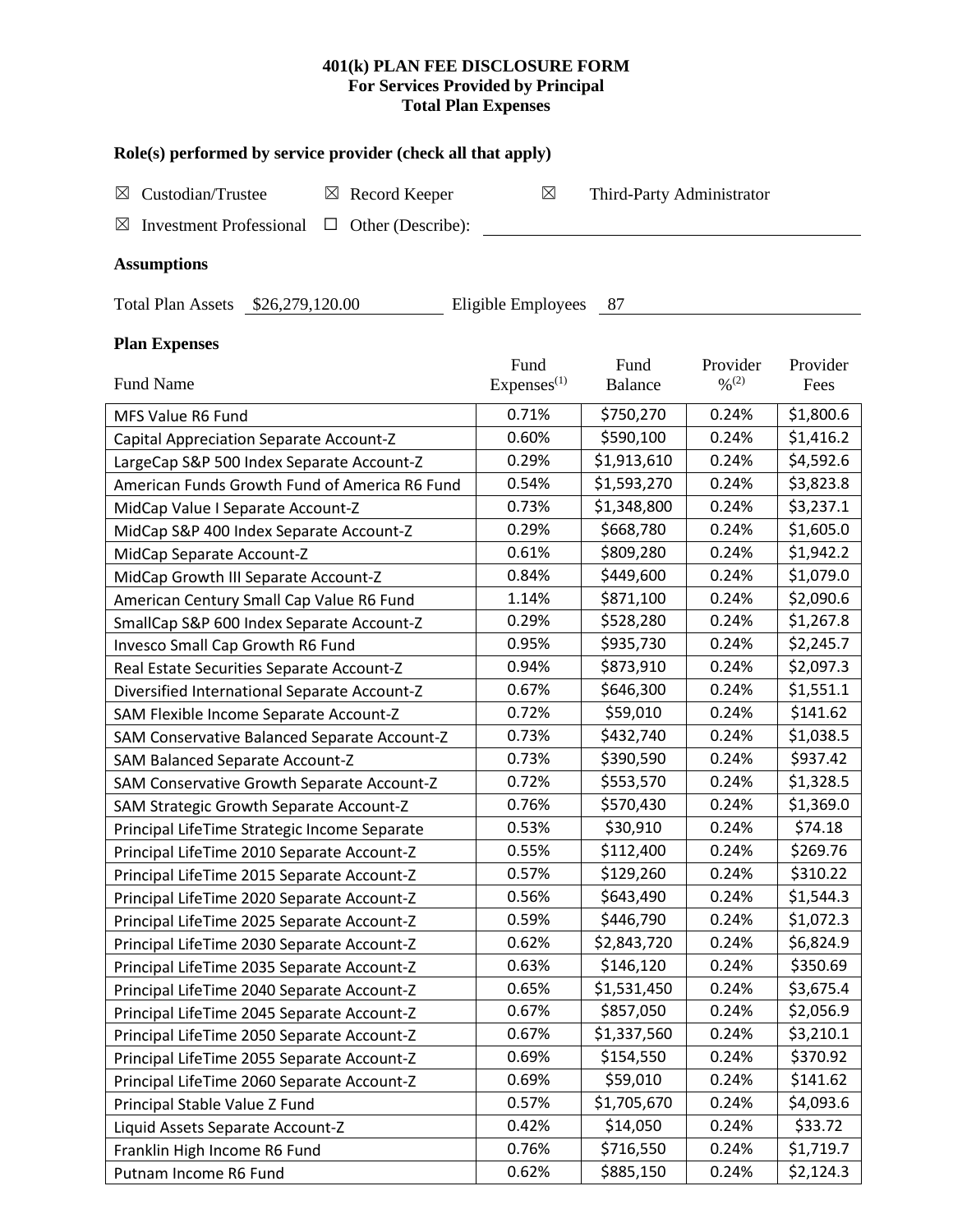| U.S. Property Separate Account-Z                                        | 1.03%  | \$680,020 | 0.24% | \$1,632.0    |  |  |
|-------------------------------------------------------------------------|--------|-----------|-------|--------------|--|--|
| Provider fees paid from Fund Expenses                                   |        |           |       | \$63,069.89  |  |  |
| Provider fees deducted from participant accounts or paid by employer    | \$0.00 |           |       |              |  |  |
| Investment expenses (i.e., Fund Expenses not used to pay provider fees) |        |           |       | \$108,263.96 |  |  |
| Total ("all-in") plan expenses                                          |        |           |       | \$171,333.85 |  |  |

(1) Fund Expenses include the fund's expense ratio plus any "wrap" fee charged by the provider. The expense ratio is determined through an annual calculation, where a fund's operating expenses are divided by the average dollar value of its assets under management. Fund Expenses lower investor returns.

(2) Provider % includes revenue sharing paid to the provider by the investment fund or wrap fees added by the provider. These expenses lower investor returns.